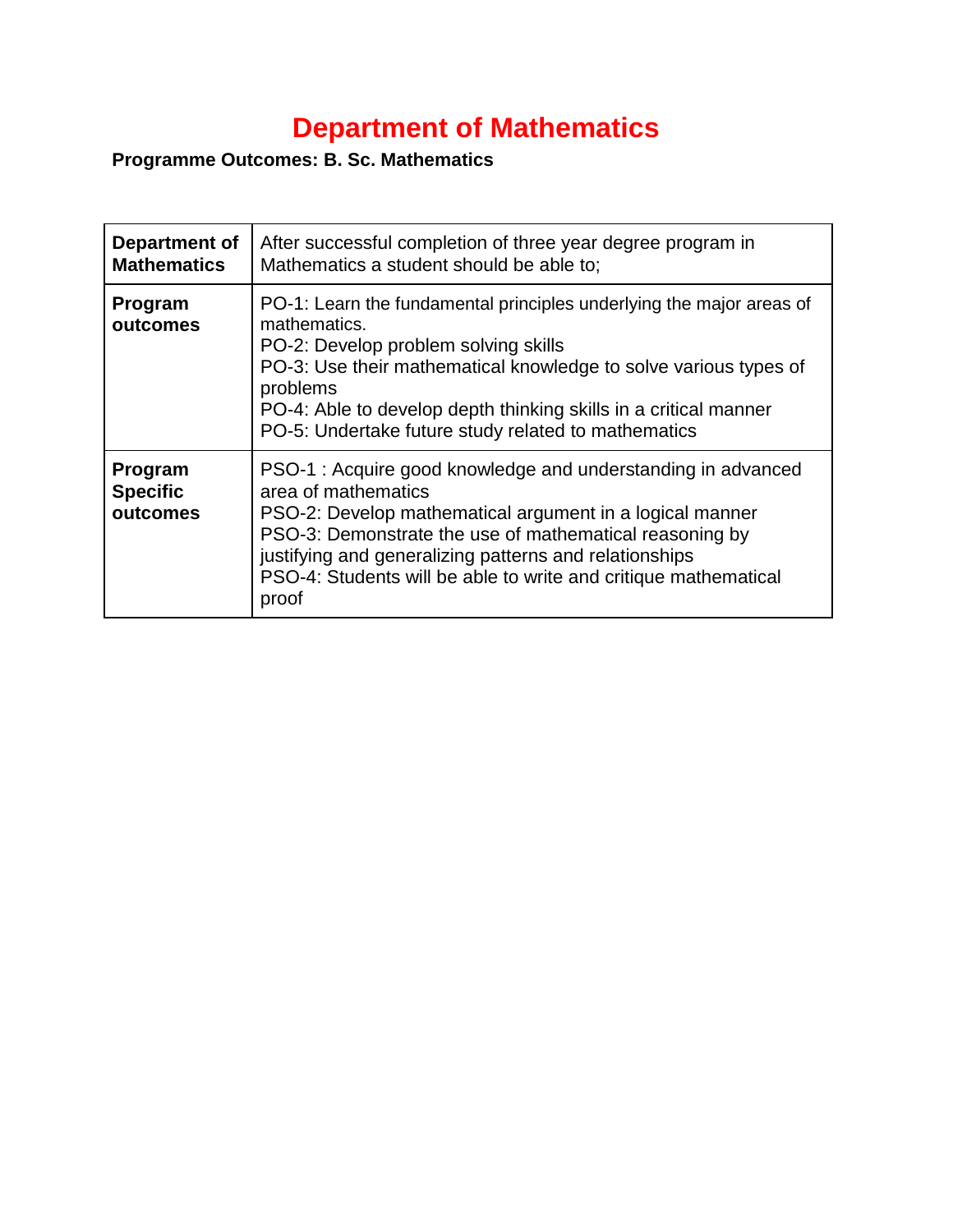## **Course outcomes of B.Sc. Mathematics**

## **B.Sc. Sem-I**

| <b>Course</b>                                                      | <b>Outcomes</b>                                                                                                                                                                                                                                                                                                                                                                                                                                                                                                                                                           |
|--------------------------------------------------------------------|---------------------------------------------------------------------------------------------------------------------------------------------------------------------------------------------------------------------------------------------------------------------------------------------------------------------------------------------------------------------------------------------------------------------------------------------------------------------------------------------------------------------------------------------------------------------------|
|                                                                    | After completion of these courses students should be able to;                                                                                                                                                                                                                                                                                                                                                                                                                                                                                                             |
| <b>MAT 101:</b><br><b>Calculus and</b><br><b>Matrix Algebra</b>    | CO-1: Find nth derivative of functions using standard results and<br>Leibnitz theorem<br>CO-2: Understand the concept of convergence and divergence of<br>series and apply various tests of convergence to problems<br>CO-3: Use Taylor's theorem and maclaurin's theorem to find power<br>series of functions<br>CO-4: Evaluate rank of a matrix using different methods<br>CO-5: Find eigenvalue and eigenvector of matrix<br>CO-6: Apply Cayley-Hamilton theorem to find the inverse of a<br>matrix<br>CO-7: Discuss the consistency of linear system by matrix method |
| <b>MAT 102:</b><br><b>Practicals</b><br>based on<br><b>MAT 101</b> | CO-1: Draw graphs of trigonometric and inverse trigonometric<br>functions<br>CO-2: Integrate by different methods viz. Substitution, by parts,<br>partial fractions, limit of sums<br>CO-3: Verify Cayley-Hamilton theorem<br>CO-4: Find solutions of linear equations by Cramer's rule<br>CO-5: Apply Gauss-Jordan method to find the inverse of a matrix                                                                                                                                                                                                                |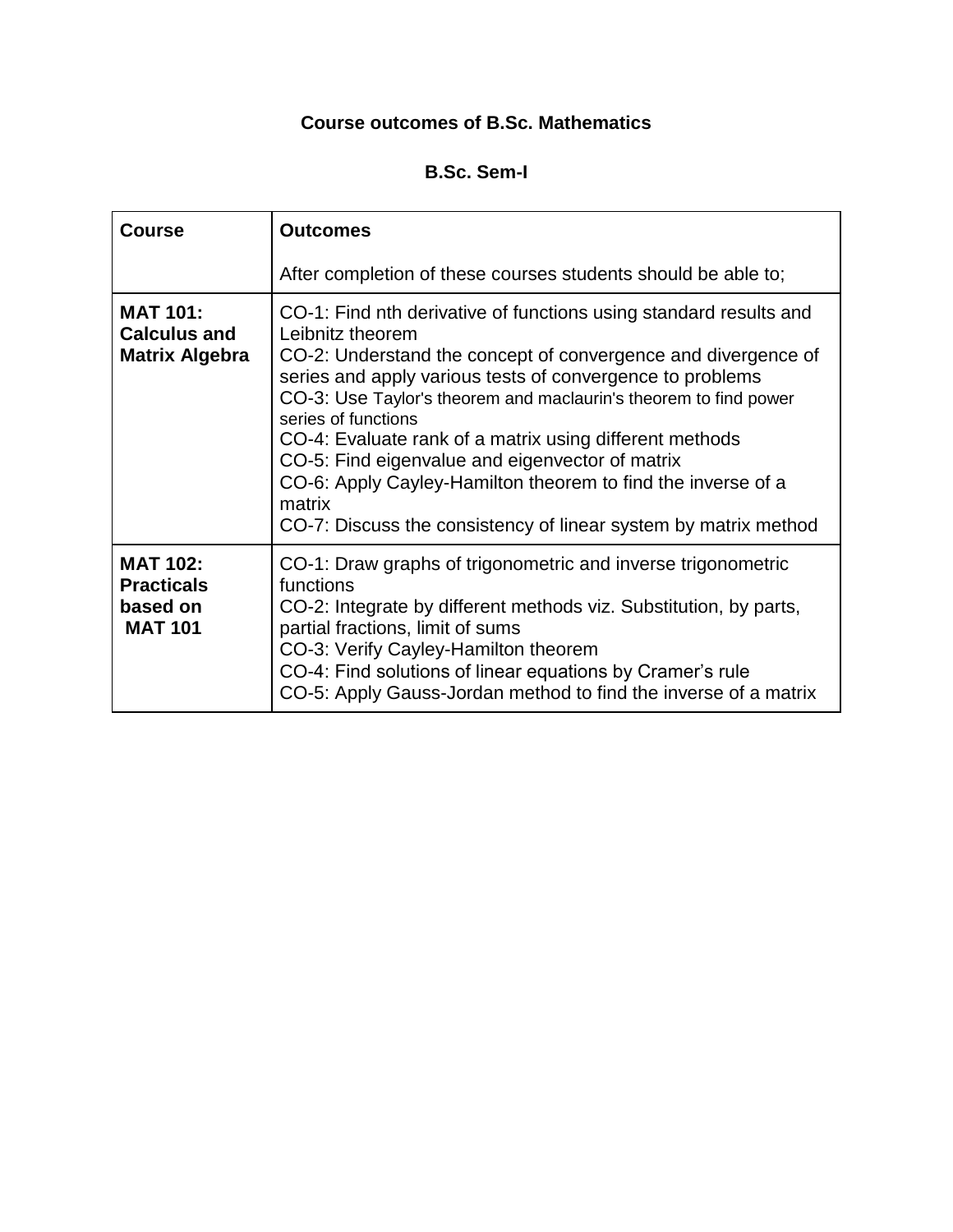**B.Sc. Sem-II**

| <b>Course</b>                                                                           | <b>Outcomes</b>                                                                                                                                                                                                                                                                                                                                                                                                                                                                                                                                                                                                                                                                            |
|-----------------------------------------------------------------------------------------|--------------------------------------------------------------------------------------------------------------------------------------------------------------------------------------------------------------------------------------------------------------------------------------------------------------------------------------------------------------------------------------------------------------------------------------------------------------------------------------------------------------------------------------------------------------------------------------------------------------------------------------------------------------------------------------------|
|                                                                                         | After completion of these courses students should be able to;                                                                                                                                                                                                                                                                                                                                                                                                                                                                                                                                                                                                                              |
| <b>MAT 103:</b><br><b>Differential</b><br><b>Equations and</b><br><b>Matrix Algebra</b> | CO-1: Find solution of first order and first degree differential<br>equations by methods- separable, homogeneous, linear.<br>CO-2: Obtain solution of first order and higher degree differential<br>equations<br>CO-3: Apply the concept of differential operator to obtain general<br>solution of differential equations of higher order and degree one<br>CO-4: Find equation of sphere using conditions<br>CO-5: Understand type of central and non-central conicoids<br>CO-6: Discuss the relationship among spherical, cartesian and<br>cylindrical coordinates<br>CO-7: Obtain equations of enveloping cone and cylinder<br>CO-8: Find equations of right circular cone and cylinder |
| <b>MAT 104:</b><br><b>Practicals</b><br>based on<br><b>MAT 103</b>                      | CO-1: Draw graphs of curves (circle, parabola, ellipse, hyperbola,<br>estroid, logarithmic function, exponential function)<br>CO-2: Apply reduction formula to evaluate certain type of integrals<br>CO-3: Find length of arc, surface area of surface, volume of solid<br>under given conditions<br>CO-4: Transform equations from cartesian to polar form and vice<br>versa.                                                                                                                                                                                                                                                                                                             |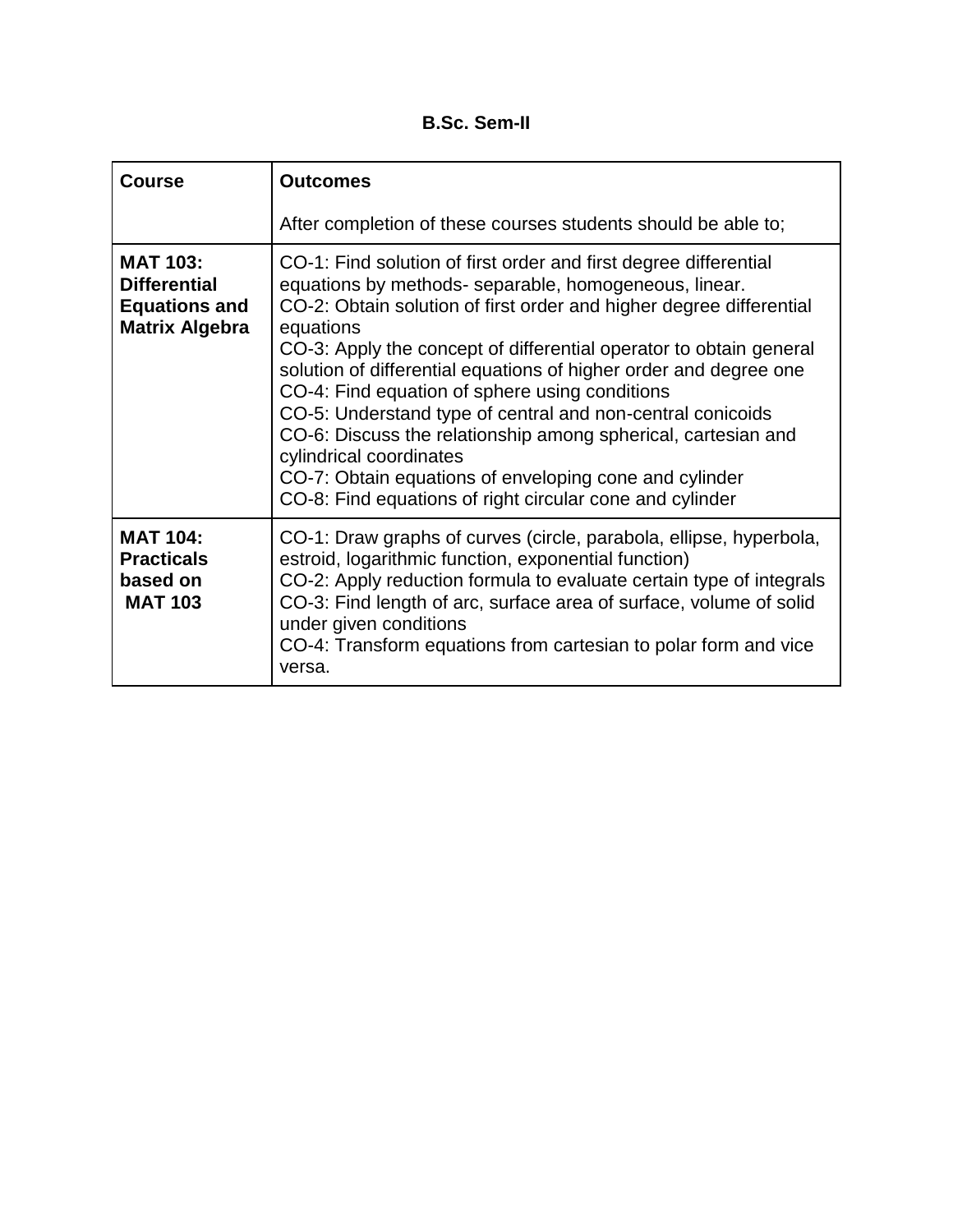**B.Sc. Sem-III**

| <b>Course</b>                                                                                                                          | <b>Outcomes</b>                                                                                                                                                                                                                                                                                                                                                                                                                                                                                                                                                                                                                                                 |
|----------------------------------------------------------------------------------------------------------------------------------------|-----------------------------------------------------------------------------------------------------------------------------------------------------------------------------------------------------------------------------------------------------------------------------------------------------------------------------------------------------------------------------------------------------------------------------------------------------------------------------------------------------------------------------------------------------------------------------------------------------------------------------------------------------------------|
|                                                                                                                                        | After completion of these courses students should be able to;                                                                                                                                                                                                                                                                                                                                                                                                                                                                                                                                                                                                   |
| <b>MAT 201:</b><br><b>Advanced</b><br><b>Calculus-I</b>                                                                                | CO-1: Find the limits of a functions using definition and check the<br>continuity of any functions and find the points of discontinuity of<br>function<br>CO-2: Find the partial derivatives of functions in any direction by<br>directional derivative<br>CO-3: Check the differentiability of any function and prove young's<br>theorem and Schwartz theorem<br>CO-4: Prove Euler's theorem for homogeneous functions and find<br>the extreme values of the function<br>CO-5: Expand the functions of two variables using Taylor's<br>theorem and maclaurin's theorem                                                                                         |
| <b>MAT 202:</b><br><b>Linear Algebra-I</b>                                                                                             | CO-1: Define vectorspace, subspace, span.<br>CO-2: Understand addition, union, intersection of subspace, Span<br>and their properties.<br>CO-3: Differentiate the LI and LD set and find interlinked of its<br>properties<br>CO-4: Find coordinate vector relative to basis and use this concept<br>to obtain matrix associated with linear map.<br>CO-5: Prove dimension theorem and verify it.<br>CO-6: Discuss linear transformations and real life applications.<br>CO-7: Understand range, kernel of a linear map, inverse of a linear<br>map.<br>CO-8: Understand the proof of Rank-Nullity theorem in connection<br>with dimension theorem and verify it |
| <b>MAT 203:</b><br><b>Numerical</b><br><b>Methods-I and</b><br><b>Practicals</b><br>based on<br><b>MAT 201 &amp;</b><br><b>MAT 202</b> | CO-1: To find missing terms from the given table and to express a<br>polynomial in terms of factorial notations<br>CO-2: Understand the concept of interpolation and study various<br>interpolation methods for equispaced and nonequispaced data<br>points<br>CO-3: Apply direct and indirect method to solve linear algebraic<br>equations<br>CO-4: understand the process of curve tracing and apply it                                                                                                                                                                                                                                                      |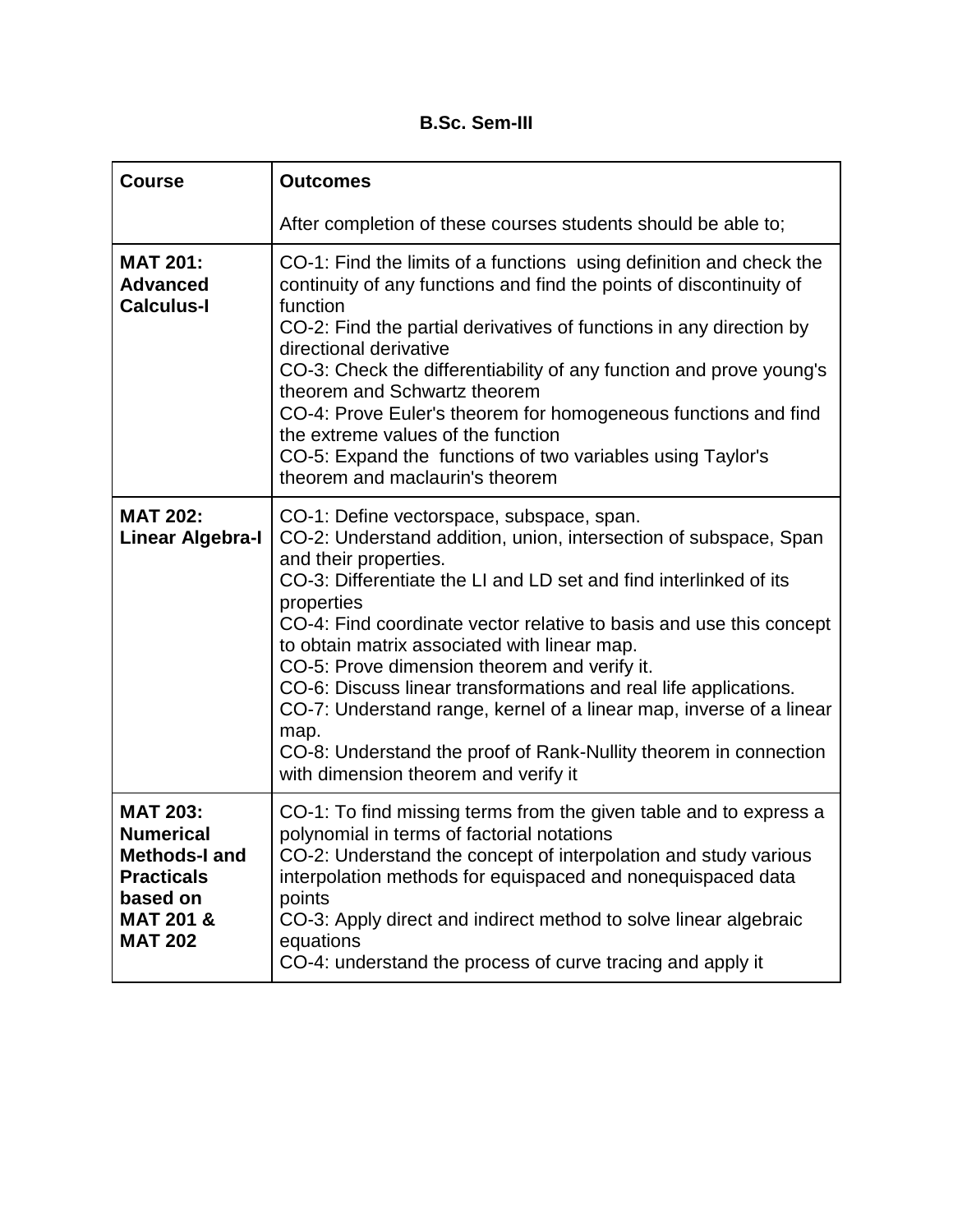**B.Sc. Sem-IV**

| <b>Course</b>                                                                                                                          | <b>Outcomes</b>                                                                                                                                                                                                                                                                                                                                                                                                                                                                                                                                                                                   |
|----------------------------------------------------------------------------------------------------------------------------------------|---------------------------------------------------------------------------------------------------------------------------------------------------------------------------------------------------------------------------------------------------------------------------------------------------------------------------------------------------------------------------------------------------------------------------------------------------------------------------------------------------------------------------------------------------------------------------------------------------|
|                                                                                                                                        | After completion of these courses students should be able to;                                                                                                                                                                                                                                                                                                                                                                                                                                                                                                                                     |
| <b>MAT 204:</b><br><b>Advanced</b><br><b>Calculus-II</b>                                                                               | CO-1: Find the double and triple integrals, also change the order<br>of integrals<br>CO-2: Evaluate the definite integral using beta gamma functions<br>CO-3: Find the line integral, surface integral and volume integral<br>CO-4: Prove Green's theorem stoke's theorem and the divergence<br>theorem and verify it<br>CO-5: Form partial differential equations by the method of<br>elimination of arbitrary constant and method of elimination of<br>arbitrary functions                                                                                                                      |
| <b>MAT 205:</b><br><b>Abstract</b><br>Algebra-I                                                                                        | CO-1: Apply algebraic way of thinking<br>CO-2: Understanding of fundamental concepts including groups,<br>subgroups, normal subgroups, homomorphisms and isomorphism<br>CO-3: Prove fundamental theorems/results using appropriate<br>techniques                                                                                                                                                                                                                                                                                                                                                  |
| <b>MAT 206:</b><br><b>Numerical</b><br><b>Methods-I and</b><br><b>Practicals</b><br>based on<br><b>MAT 204 &amp;</b><br><b>MAT 205</b> | CO-1: Understand the relation between roots and coefficients of<br>equation<br>CO-2: Solve polynomial equation by Cardon's method, Ferrari's<br>method and Graphical method<br>CO-3: Apply Newton's Raphson method, fixed point iteration<br>method, Bisection method to solve nonlinear equation.<br>CO-4: Solve IVP by Euler's method, Picard's method and Taylor<br>series method, Runge-Kutta method of order 2 and 4<br>CO-5: Integrate by numerical methods- Trapezoidal rule,<br>Simpson's 1/3 and 3/8 rule, Weddle's rule<br>CO-6: Draw lattice diagram of cyclic group and its subgroups |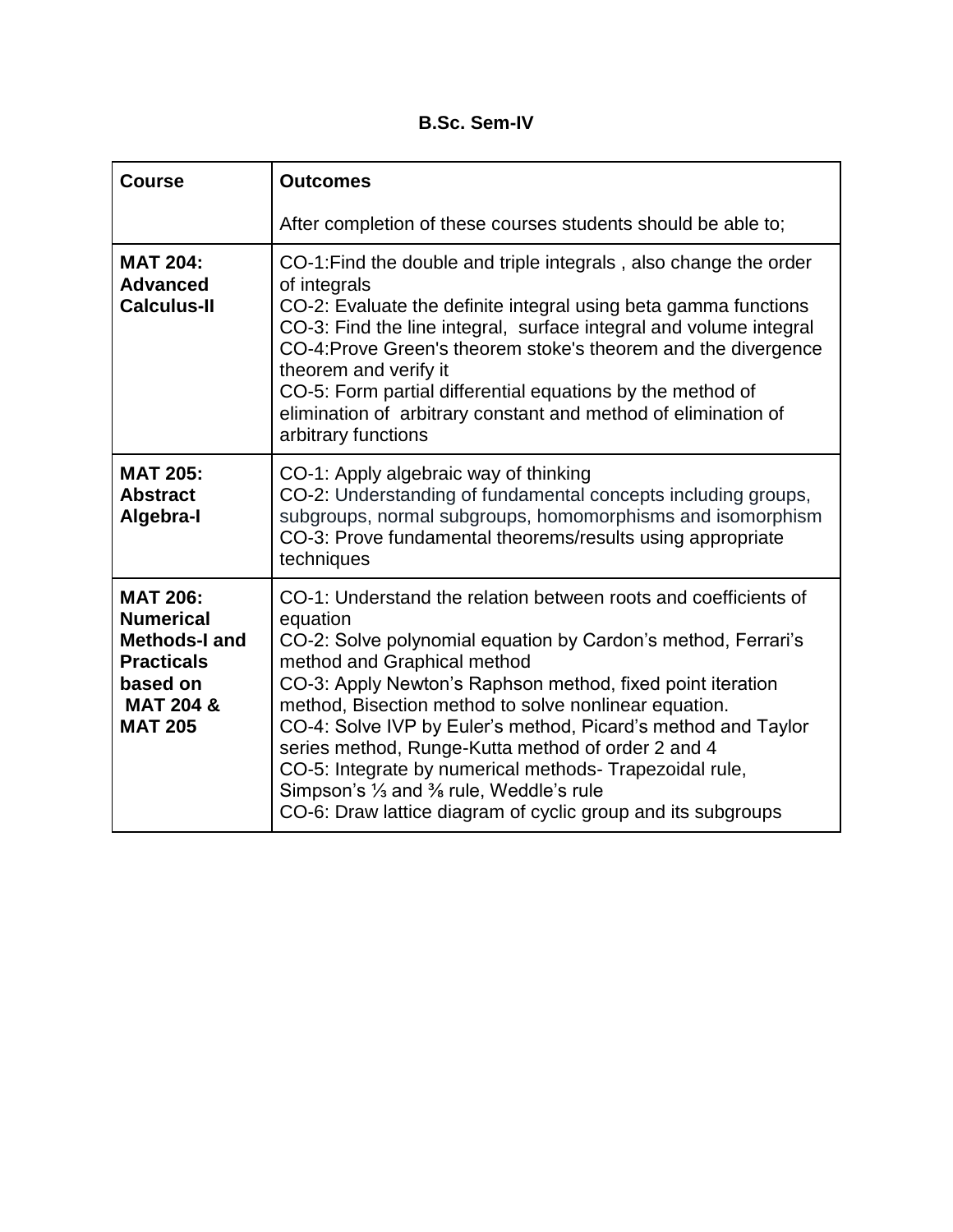**B.Sc. Sem-V**

| <b>Course</b>                                                                        | <b>Outcomes</b>                                                                                                                                                                                                                                                                                                                                                                                                                                                            |
|--------------------------------------------------------------------------------------|----------------------------------------------------------------------------------------------------------------------------------------------------------------------------------------------------------------------------------------------------------------------------------------------------------------------------------------------------------------------------------------------------------------------------------------------------------------------------|
|                                                                                      | After completion of these courses students should be able to;                                                                                                                                                                                                                                                                                                                                                                                                              |
| <b>MAT 301:</b><br>Linear Algebra-<br>Ш                                              | CO-1: Able to find solution of operator equation and dual basis of<br>basis.<br>CO-2: Using Gram Schmidt process able to find orthogonal and<br>orthonormal basis of vectors.<br>CO-3: Able to diagonalize the symmetric matrix and non<br>symmetric matrix.<br>CO-4: Understand the concept of Cayley Hamilton theorem and<br>can reduce the quadric to their principal axis.<br>CO-5: Understand the different way to solve the determinant.                             |
| <b>MAT 302:</b><br><b>Analysis-I</b>                                                 | CO-1: Describe fundamental properties of real numbers<br>CO-2: Construct rigorous mathematical proofs of basic results<br>CO-3: Understand the concept of convergence of sequence and<br>results link to continuity<br>CO-4: Differentiate the concepts of continuity and uniform<br>continuity<br>CO-5: Understand intermediate value property of derivatives                                                                                                             |
| <b>MAT 303:</b><br><b>Complex</b><br><b>Variables &amp;</b><br><b>Fourier Series</b> | CO-1: Understand the basic concepts of complex variables<br>CO-2: Prove theorems on limits, differentiability,<br>CO-3: Relate analytic functions and harmonic functions by<br>theorem<br>CO-4: Find the image of under linear transformations<br>CO-5: Apply Fouriser series to find series in sines and cosines<br>CO-6: Prove Bessel's inequality, Riemann-Lebesgue theorem                                                                                             |
| <b>MAT 304:</b><br><b>Mathematical</b><br>Programming                                | CO-1: To formulate LP model of real life situation<br>CO-2: Using Simplex method, big-M method and two-phase<br>method to optimize a given LPP<br>CO-3: Construct dual problem from primal problems and using<br>dual simplex method to optimize a given LPP<br>CO-4: Using transportation problem they are able to minimize<br>transportation cost<br>CO-5: Using Hungarian method they can assign jobs to the<br>appropriate workers so that profile Should be maximized |
| <b>MAT 305:</b><br><b>Discrete</b><br><b>Mathematics</b><br>(Subject                 | CO-1: Define different types of relation and can give examples of<br>relation<br>CO-2: Define lattice and lattice as a poset and give examples of<br>lattices and theorem of lattices                                                                                                                                                                                                                                                                                      |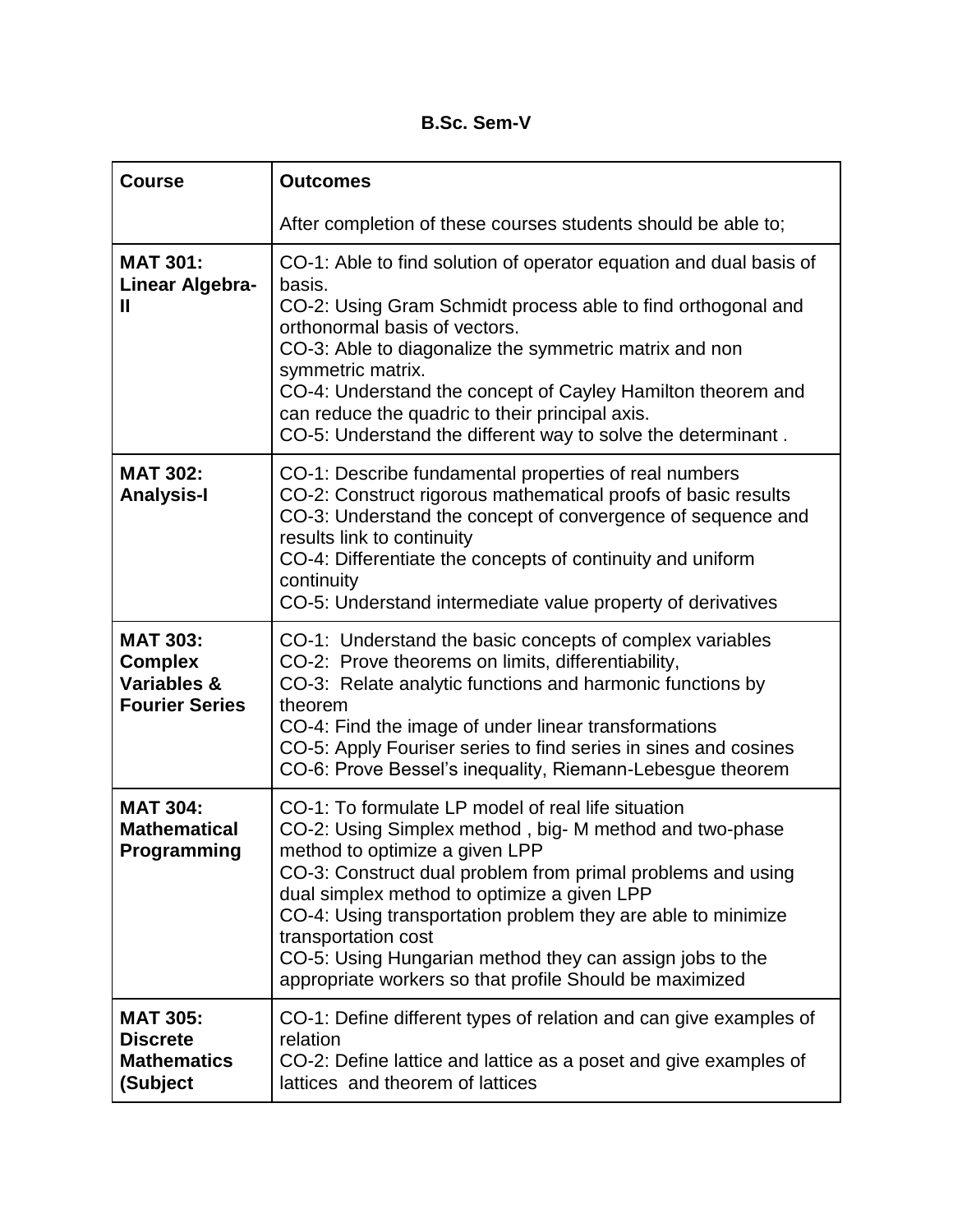| <b>Elective</b><br>Course) | CO-3: Define boolean algebra and give examples of boolean<br>algebra<br>CO-4: Find sum of products and product of sum canonical form<br>CO-5: Find the values of Boolean expression |
|----------------------------|-------------------------------------------------------------------------------------------------------------------------------------------------------------------------------------|
| <b>MAT 306:</b>            | CO-1: Apply theory to solve problems based on MAT 301                                                                                                                               |
| <b>Practicals</b>          | CO-2: Apply theory to solve problems based on MAT 302                                                                                                                               |
| (bases on MAT              | CO-3: Apply theory to solve problems based on MAT 303                                                                                                                               |
| 301 to 304)                | CO-4: Apply theory to solve problems based on MAT 304                                                                                                                               |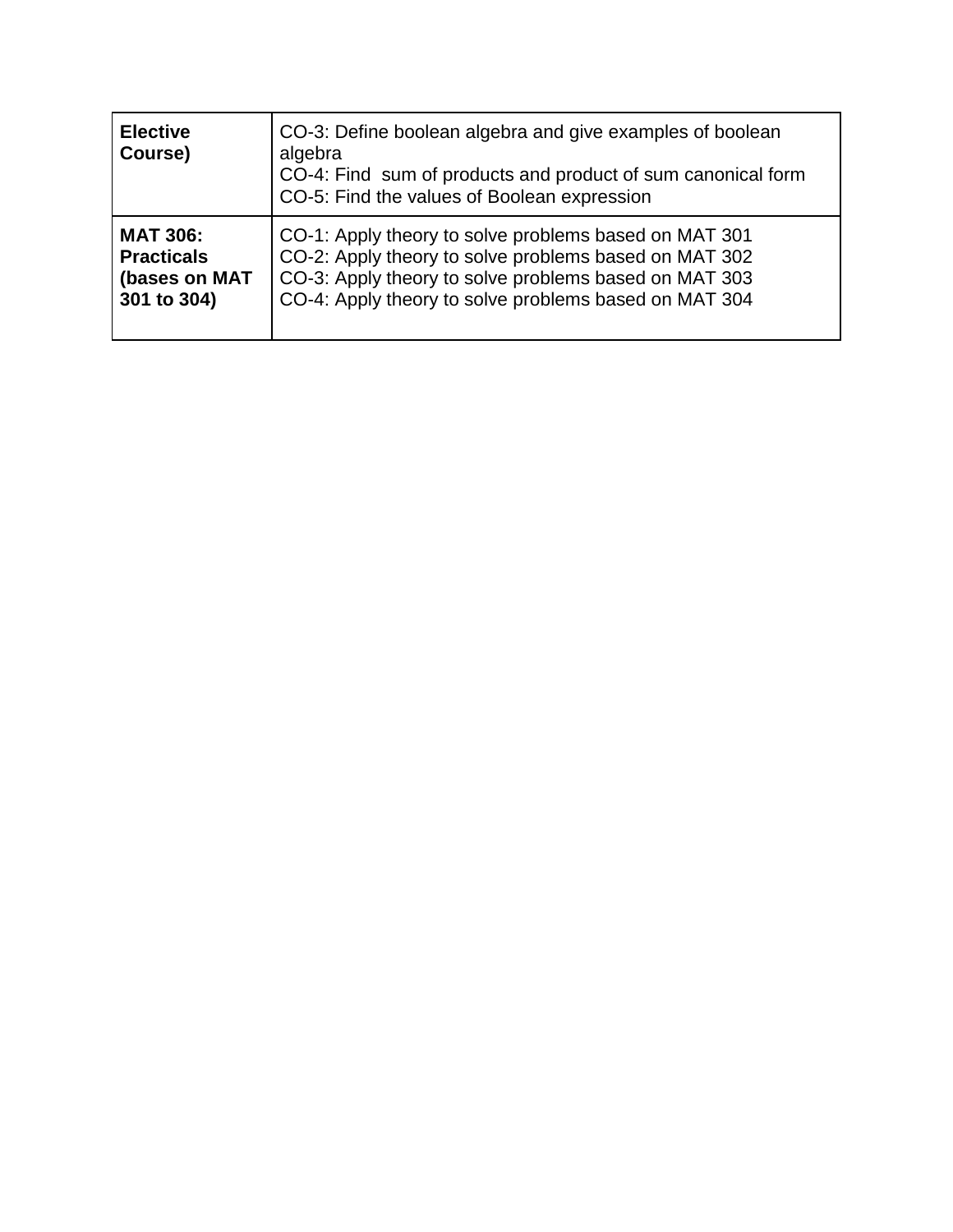**B.Sc. Sem-VI**

| <b>Course</b>                                                                                     | <b>Outcomes</b>                                                                                                                                                                                                                                                                                                                                                                                          |
|---------------------------------------------------------------------------------------------------|----------------------------------------------------------------------------------------------------------------------------------------------------------------------------------------------------------------------------------------------------------------------------------------------------------------------------------------------------------------------------------------------------------|
|                                                                                                   | After completion of these courses students should be able to;                                                                                                                                                                                                                                                                                                                                            |
| <b>MAT 307:</b><br><b>Abstract</b><br>Algebra-II                                                  | CO-1: Understand the concept of ring, field and integral domain.<br>CO-2: Understand the fundamental theorem of Homomorphism.<br>CO-3: Able to give example of ring, subring and field.<br>CO-4: Learn concept of polynomial ring, factor theorem and<br>remainder theorem.<br>CO-5: Able to check the Reducibility and irreducibility of<br>polynomials                                                 |
| <b>MAT 308:</b><br><b>Analysis-II</b>                                                             | CO-1: Discuss and understand of existence of Riemann integral<br>CO-2: Able to test convergence of series with positive terms<br>CO-3: Understand absolute convergence and conditional<br>convergence of series<br>CO-4: Expand exponential, logarithmic, trigonometric functions<br>CO-5: Find power series solution of differential equations                                                          |
| <b>MAT 309:</b><br><b>Analysis-III</b>                                                            | CO-1: Define metric, metric space, open sets, closed sets<br>CO-2: Discuss convergence, completeness and Baire's theorem<br>CO-3: Prove rigorous theorem of continuity, compactness and<br>connectedness<br>CO-4: Understand uniform convergence and apply to term by term<br>differentiation and integration<br>CO-5: Apply uniform convergence to power series, Abel's limit<br>theorem                |
| <b>MAT 310:</b><br><b>Graph Theory</b>                                                            | CO-1: Explain the concept of graph theory<br>CO-2: To find whether the graph is connected or not using<br>adjacency matrix, fusion method<br>CO-3: Easily find minimal spanning tree using different algorithms<br>CO-4: Find the shortest path between two vertices using different<br>algorithms<br>CO-5: Determine whether the graph is Hamiltonian or Eulerian                                       |
| <b>MAT 311:</b><br><b>Operations</b><br><b>Research</b><br>(Subject<br><b>Elective</b><br>Course) | CO-1: Reduce the total cost of inventory management by using<br>EOQ model<br>CO-2: Understand to construct project network, project planning<br>and project Controlling.<br>CO-3: Using project network can find critical path to know activity<br>time and costs.<br>CO-4: Inventory provides services to the customer at a short time.<br>CO-5: A game theory provides a series of mathematical models |